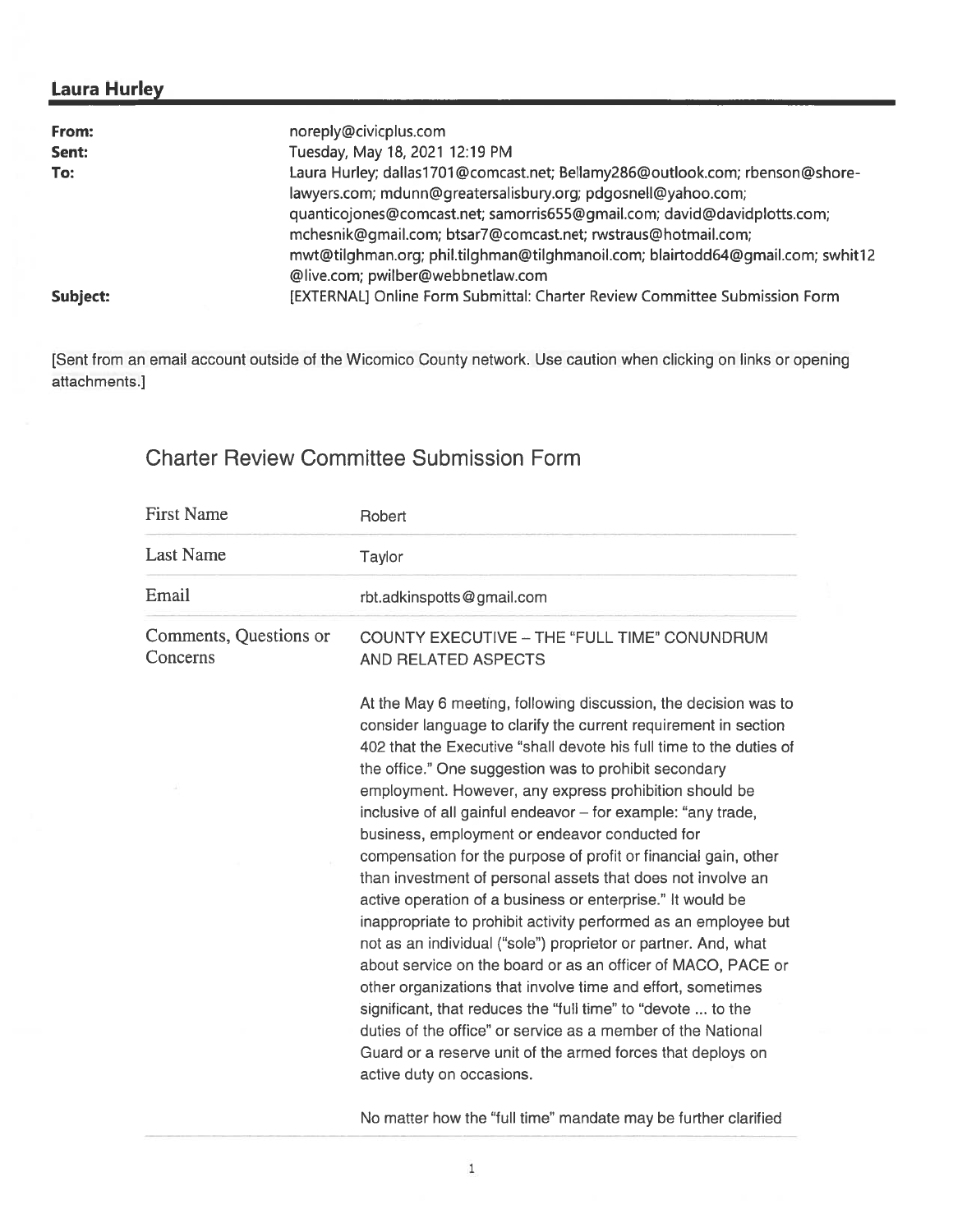or defined, it is largely an aspirational requirement — there is no mechanism for enforcement in the event that the Executive engages in activity other than in his capacity as the County Executive. For example, if he or she owns rental property or has an interest in an entity (LLC, etc.) that does and devotes time and effort to its operation or management. Although such <sup>a</sup> situation could be <sup>a</sup> "hot-button" during an election (or appointment to fill <sup>a</sup> vacancy) it is questionable whether an Executive could be removed from office, even if the Charter were amended to provide for removal for failure to devote his or her full time to the duties of the office.

Both practically and legally, it may be impossible to enforce <sup>a</sup> "full-time" mandate. For instance, if an Executive is involved in <sup>a</sup> business that, for example, owns and operates rental real estate and typically goes home or elsewhere for <sup>a</sup> couple hours at lunch time to both eat and to review business matters and make managemen<sup>t</sup> decisions regarding them. If challenged, it seems doubtful that <sup>a</sup> court would consider such activity any different as to performance of "the duties of the office" than if he or she played tennis or went to the gym to exercise. And this scenario would pertain for other remunerative activity, such as being in an appraisal, accounting or other business.

### Thinking Outside the Box

Is it in the public interest to require that the County Executive devote full time to the duties of office to the exclusion of other gainful activity? This requirement, in its political effect, eliminates <sup>a</sup> large number of competent and capable citizens who are reluctant to resign or reduce their employment or other remunerative endeavor to seek and, if successful, hold <sup>a</sup> position that is filled by election every four years. One very obvious result, both here and in other counties, is that the office of County Executive tends to be filled by those who are or aspire to be career politicians. Furthermore, regardless of how the "full time" requirement is clarified or expanded, it is impossible to enforce comprehensively — not only as to vacations, but also as to remunerative activity. Although there may be times other than 9 to 5 on weekdays when the Executive should be actively engaged, those are the exception. And, as we have seen with the presence of <sup>a</sup> Director of Administration, it is not necessary to have an elected Executive at all, just as in the decades before the executive system began. In fact, most counties in Maryland do not have an elected Executive; nationwide, most counties of our size and larger do not have an elected executive.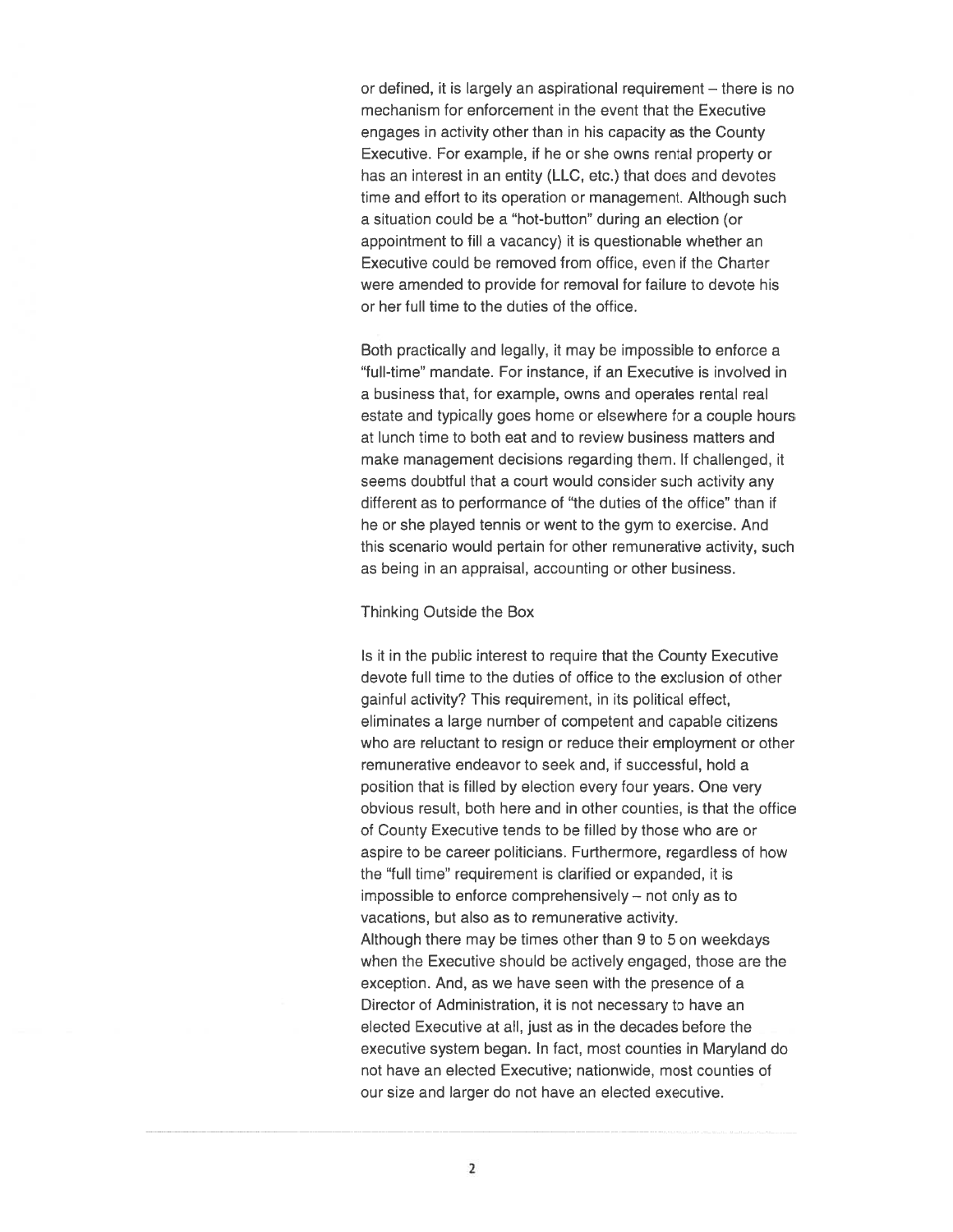It would be prudent and serve the public interest to revise the pertinent par<sup>t</sup> of section 402 to state that the County Executive shall devote such time as may be required to perform the duties and responsibilities of the office. Eliminating the "full time" requirement would increase, not reduce the likelihood of having an effective Executive; electoral politics will largely preven<sup>t</sup> and surely eliminate <sup>a</sup> backslider in that office.

#### The Removal for Disability Quandary

Section 408 allows for removal of the County Executive only if he or she "is unable by reason of physical disability to perform the duty for <sup>a</sup> continuous period of six months." This lengthy period is completely inconsistent with the requirement in section 402 that the Executive must devote his or her full time to the duty of that office, or even such time as may be required for that purpose. In addition, there is <sup>a</sup> potentially timeconsuming process for the removal of the Executive in the event of his or her disability — after the 6-month disability period has elapsed\*, there must be <sup>a</sup> super majority vote of the Council and thereafter possible judicial appeal, which stays the removal until the trial court has ruled and, if that ruling is appealed, until the matter is finally resolved by an appellate court, which could take months, possibly much longer than <sup>a</sup> year after onset of the disability.

We recently came somewhat close to getting involved in this quagmire, which should be changed to provide <sup>a</sup> more practicable and prompter process for the removal of an executive upon his or her disability, and also under conditions such as prolonged absence without communication. Among other things, if the Executive remains disabled for <sup>a</sup> specified period (say, one week) the Council should be authorized to engage <sup>a</sup> physician to evaluate the Executive's physical and/or mental condition for the purpose of considering and deciding upon removal, which should be mandatory if, to <sup>a</sup> reasonable degree of medical certainty, such disability will continue either permanently or for <sup>a</sup> defined period (say, three months rather than six months) measured from the onset of such disability not the later date of the medical evaluation. And, if the Executive were to appeal, that should not stay the removal pending resolution of the appeal.

#### Another Disability Quagmire

Section 410 provides that, if the County Executive is temporarily absent or disabled, the Director of Administration "shall perform the duties of the County Executive" with "the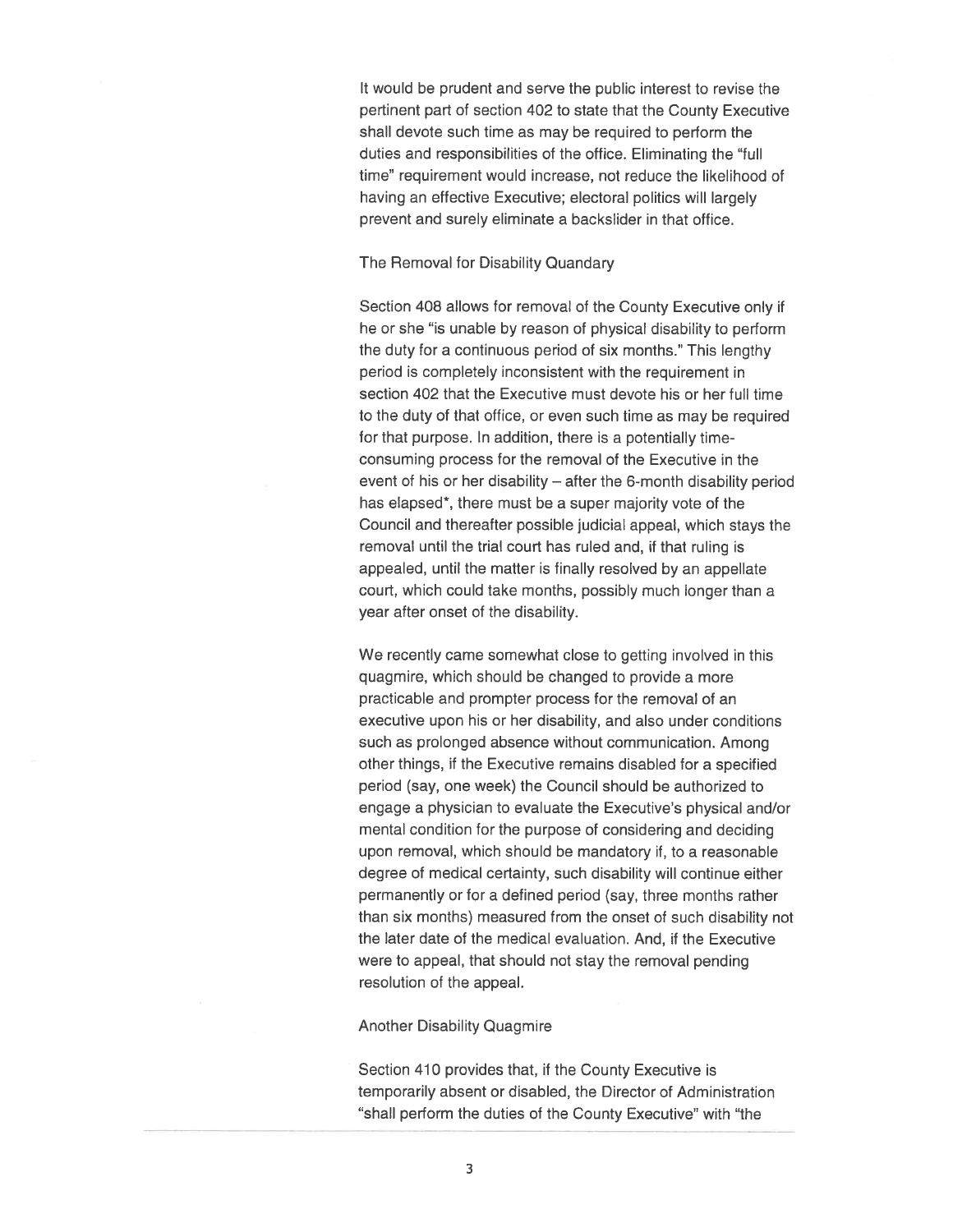same rights, duties, powers and obligations as an elected incumbent in said office." Aspects of this transfer of authority to an "Acting County Executive," should be revised in light of recent events.

Among other things, there is no standard for determining what constitutes <sup>a</sup> "temporary absence or disability" (length of time, condition, etc.) or who makes the determination. Nor is there any requirement for notification of the Council or public when <sup>a</sup> temporary disability and transfer of authority begins or ends. In either case notice should be provided immediately. During Mr. Culver's illness last year, it appears that on occasion then Director of Administration Strausburg functioned as Acting County Executive — for example, he executed documents for the County, which are recorded in Liber 4645, folio 0302 (deed) and 4634, folio 342 (release of debt and lien), and may have taken other actions in that capacity. The point is not whether he did so appropriately pursuan<sup>t</sup> to section 410, but that public disclosure of the disability and transfer of authority is not required.

Section 410 needs substantial revision to address its shortcomings mentioned above. It should also provide for <sup>a</sup> mechanism to resolve promptly any instance in which the Director of Administration believes that the Executive is disabled but the latter does not agree. A possible means to address this would be for the Director to be required promptly to notify Council, which then would be authorized (upon majority vote) to engage <sup>a</sup> physician to examine the County Executive and, it he or she refuses, to authorize the temporary transfer that would continue until the Executive consents to the examination and is found not to be disabled by the physician. If the Executive were to appeal, that should not stay the transfer of authority to an Acting County Executive pending resolution of the appeal. And, if there is any issue about the temporary disability of the elected or appointed Executive having ended, he or she should be required to provide clear and convincing evidence to either the Council or, if it disagrees, in <sup>a</sup> judicial appeal.

## General Comment

Our recent experience makes manifest that Charter amendment is warranted to address the matters mentioned above. Under slightly different circumstances, there could have been <sup>a</sup> really difficult situation for both branches of the County Government. And, if the County Executive becomes disabled the public and Council should be notified as soon as possible